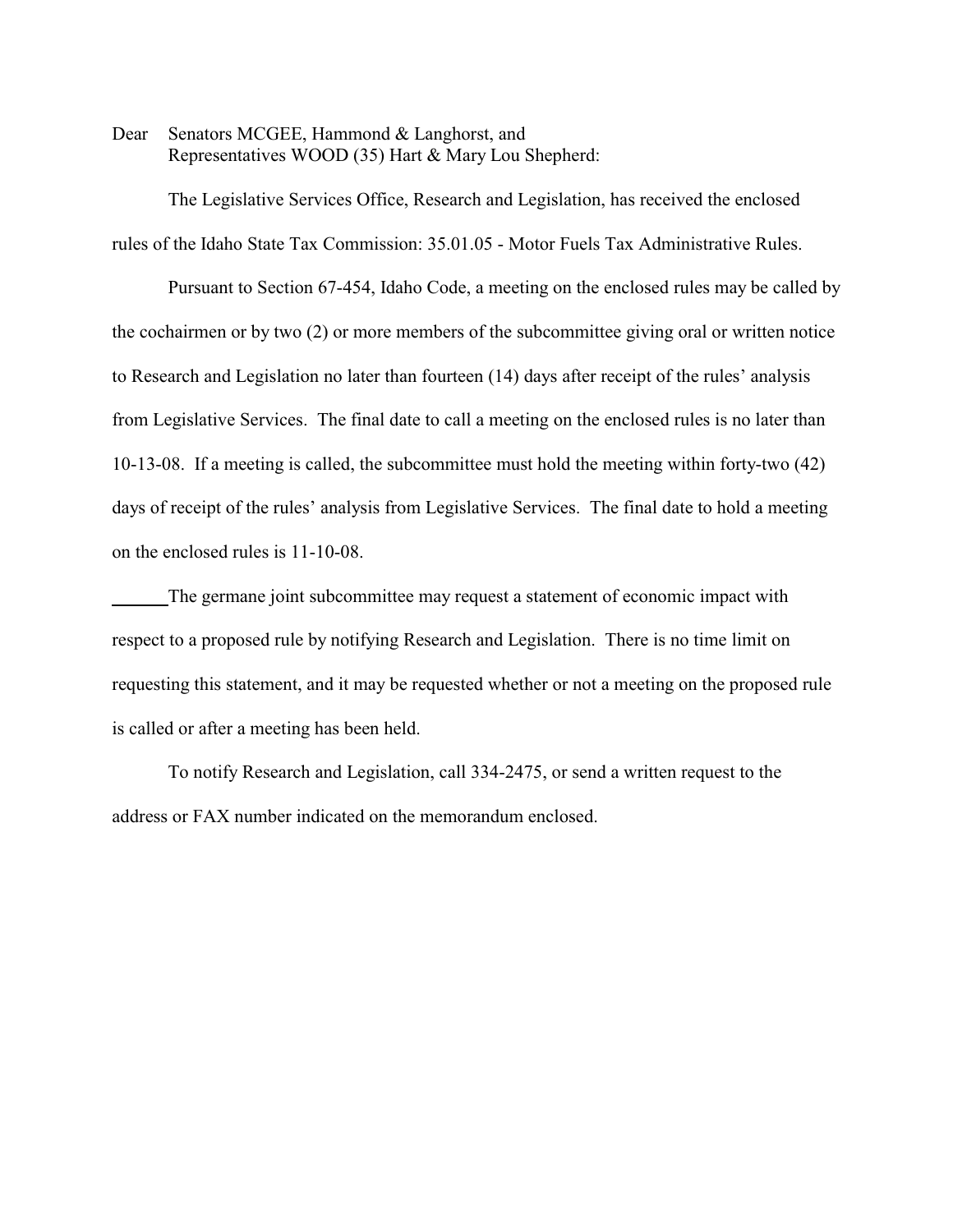# MEMORANDUM

| TO:             | Germane Subcommittees for Administrative Rules Review of the Senate<br>Transportation Committee and the House of Representatives Transportation and<br>Defense Committee |
|-----------------|--------------------------------------------------------------------------------------------------------------------------------------------------------------------------|
| FROM:           | Mike Nugent, Principal Legislative Research Analyst                                                                                                                      |
| DATE:           | September 24, 2008                                                                                                                                                       |
| <b>SUBJECT:</b> | Proposed Rules Regarding Motor Fuels Tax of the State Tax Commission<br>Docket No. 35-0105-0801                                                                          |

The State Tax Commission is proposing to promulgate proposed rule changes to their rules on the Motor Fuels Tax. In 2007, the Legislature passed House Bill No. 249, As Amended, which placed the legal incidence of the motor fuels tax on distributors and the proposed rules require that all Idaho fuel distributor license applications be signed by an individual with the authority to give the consent to jurisdiction of Idaho courts on behalf of the applicant. The proposed rule provides that the application constitutes an irrevocable submission to the jurisdiction of Idaho state courts and the waiver of any sovereign immunity that may otherwise be asserted as to all disputes related to the state law on the taxation of motor fuels.

The proposed rules also add ethanol blended fuels, biodiesel, biodiesel blends or other special fuels to be subject to the state fuels tax and transfer fee.

The proposed rules also provide that motor fuel produced in Idaho is received when it is placed into any tank or other container from which sales or deliveries not involving transportation are made. Motor fuels are also received by a qualified consumer who produces motor fuels when the motor fuels are placed into storage tanks.

It appears the proposed rules have been promulgated within the scope of statutory authority granted to the State Tax Commission.

cc: Randy Nilson, Tax Policy Specialist State Tax Commission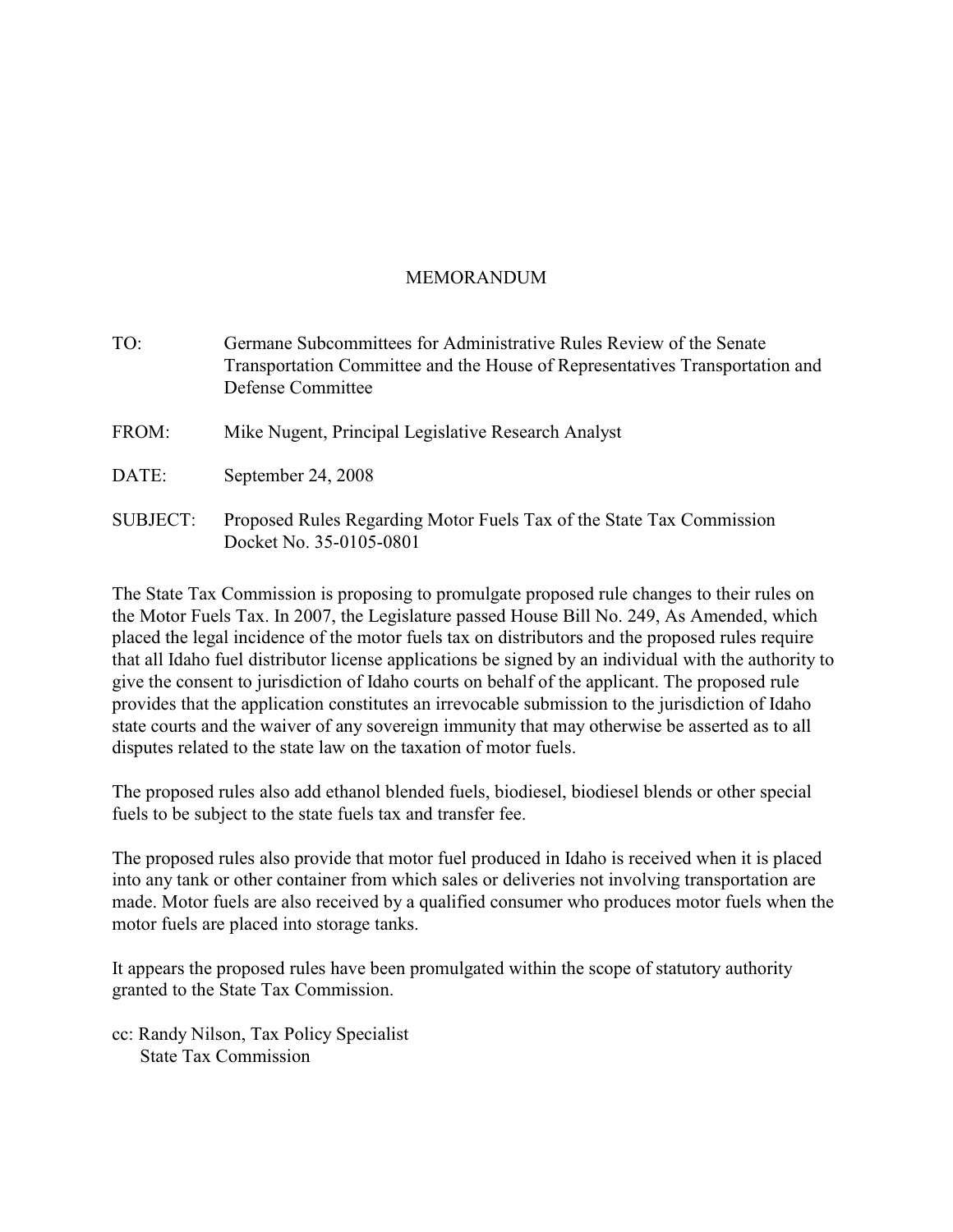# **IDAPA 35 - STATE TAX COMMISSION 35.01.05 - MOTOR FUELS TAX ADMINISTRATIVE RULES DOCKET NO. 35-0105-0801**

### **NOTICE OF RULEMAKING - PROPOSED RULE**

**AUTHORITY:** In compliance with Section 67-5221(1) and 67-5226, Idaho Code, notice is hereby given that this agency has initiated proposed rulemaking procedures. The action is authorized pursuant to Section 63-105, Idaho Code.

**PUBLIC HEARING SCHEDULE:** Public hearing(s) concerning this rulemaking will be scheduled if requested in writing by twenty-five (25) persons, a political subdivision, or an agency, not later than October 15, 2008.

The hearing site(s) will be accessible to persons with disabilities. Requests for accommodation must be made not later than five (5) days prior to the hearing, to the agency address below.

**DESCRIPTIVE SUMMARY:** The following is a nontechnical explanation of the substance and purpose of the proposed rulemaking:

**Rule 130:** Add annual gaseous fuels permit fees to Paragraph 130.02. Add biodiesel and biodiesel blends to the fuels in Paragraph 130.06. Paragraph 130.02 is being amended to show that the payment of annual gaseous fuels permit fees is also required on the fuel distributor report. Paragraph 130.06 is being amended to show that biodiesel and biodiesel blends are also received by a distributor subject to the fuels tax and transfer fee.

**Rule 135:** Add biodiesel producer to the appropriate sections of this rule. Rule 135 is being amended to add to the definition of a "qualified consumer" a person who produces biodiesel for his own use. The change would allow this type of biodiesel producer to file his report annually instead of monthly.

**Rule 185:** Add new rule that requires the signature of an authorized person on the distributor's application. This is a new rule to implement the requirements in Idaho Code section 63-2427A(4) found in House Bill 249a passed during the 2007 legislative session. This requires that all Idaho Fuel Distributor License Applications be signed by an individual with the authority to give the consent to jurisdiction of Idaho courts on behalf of the applicant.

**FEE SUMMARY:** The following is a specific description of the fee or charge imposed or increased: N/A

**FISCAL IMPACT:** The following is a specific description, if applicable, of any negative fiscal impact on the state general fund greater than ten thousand dollars (\$10,000) during the fiscal year resulting from this rulemaking: N/A

**NEGOTIATED RULEMAKING:** Pursuant to Section 67-5220(2), Idaho Code, negotiated rulemaking was not conducted because the changes were of a simple nature.

**ASSISTANCE ON TECHNICAL QUESTIONS, SUBMISSION OF WRITTEN COMMENTS:** For assistance on technical questions concerning the proposed rule, contact Randy Nilson at (208) 334-7544.

Anyone may submit written comments regarding this proposed rulemaking. All written comments must be directed to the undersigned and must be delivered on or before October 22, 2008.

DATED this 20th day of August, 2008.

Randy Nilson Tax Policy Specialist Idaho State Tax Commission 800 Park Blvd., Plaza IV P.O. Box 36, Boise, ID 83722-0410 (208) 334-7544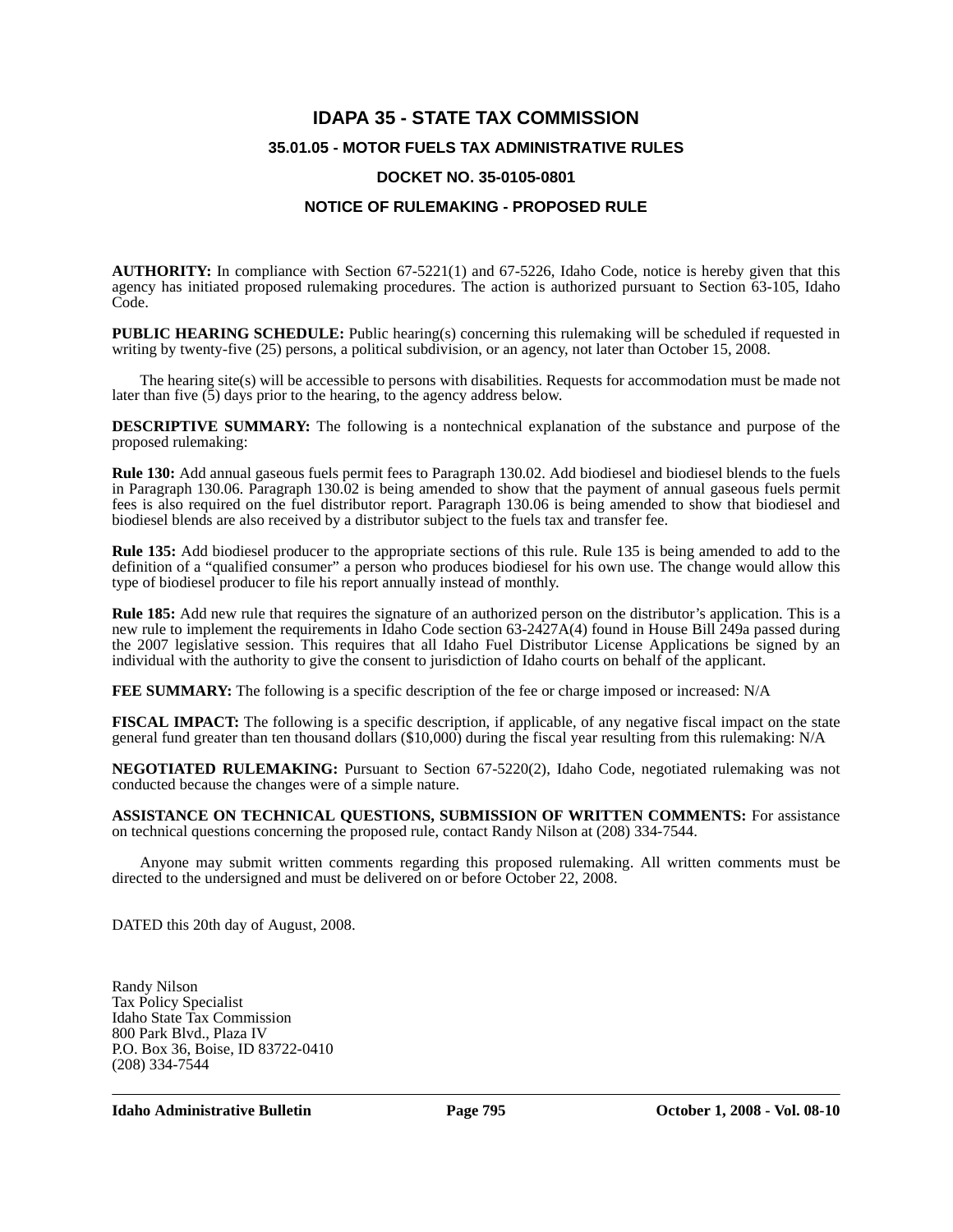#### **THE FOLLOWING IS THE TEXT OF DOCKET NO. 35-0105-0801**

#### **130. DISTRIBUTOR'S FUEL TAX REPORTS (RULE 130).**

**01. Monthly Reports**. Every licensed distributor shall file with the State Tax Commission a monthly tax report and supporting detailed schedules on forms prescribed by the State Tax Commission. The distributor must keep detailed inventory records. All reports which require the reporting of the number of gallons of motor fuels and other petroleum products shall be stated in gross gallons. With respect to the quantity of motor fuels and other petroleum products received during the month, the distributor shall include a listing of each person from inside and/or outside Idaho supplying motor fuels and petroleum products to the distributor during the month and the number of gallons supplied by each supplier, on a load-by-load basis. Such reports shall contain a declaration by the person filing the report that the statements contained therein are true and are made under penalties of perjury. The report shall include the following information together with such other information as the State Tax Commission may<br>require: (3-30-01) require: (3-30-01)

**a.** The beginning inventory of motor fuels and other petroleum products on the first day of the month; (7-1-98)

**b.** The total quantity of motor fuels and other petroleum products received during the month; (7-1-98)

**c.** The total quantity of motor fuels and other petroleum products disbursed during the month. Disbursements include motor fuel that is: (4-11-06)

|     | Delivered to licensed distributors tax and transfer fee not collected; | $(4-11-06)$ |
|-----|------------------------------------------------------------------------|-------------|
| ii. | Exported:                                                              | $(4-11-06)$ |

iii. Delivered to the Idaho National Guard tax exempt; or (4-11-06)

iv. Exempt from fuels tax because the fuel is the subject of an agreement authorized by Section 67- 4002, Idaho Code, to the extent provided by the agreement, but only if the agreement is signed by the governor and appropriate representative of a tribe before December 1, 2007. (4-2-08)

**d.** The total quantity of motor fuels and other petroleum products transferred or relabeled from one (1) to another: (7-1-98) fuel type to another;

**e.** The casualty loss documented with satisfactory written explanation of proof of loss; (7-1-98)

**f.** The ending inventory of motor fuels and other petroleum products on the last day of the month; (7-1-98)

| g. | The gross taxable gallons of motor fuels and other petroleum products; | $(7-1-98)$ |
|----|------------------------------------------------------------------------|------------|
|    | The tax-paid purchases;                                                | $(7-1-98)$ |

**i.** The net taxable gallons; (7-1-98)

**j.** The gallons of ethanol reported in ethanol blended fuel. The deduction for ethanol is limited to ten percent (10%) of the total volume of the product that meets the definition of gasohol as defined in Section 63-2401, Idaho Code. Biodiesel reported in biodiesel and biodiesel blended fuel. The deduction for biodiesel is up to ten percent (10%) of the total volume. See Section 63-2407, Idaho Code, for other limitations to these deductions;

(4-2-08)

The gallons after deduction of a one percent (1%) or two percent (2%) allowance, whichever is appropriate. (This subsection only applies to receipts of motor fuels received before December 1, 2007.) See Rule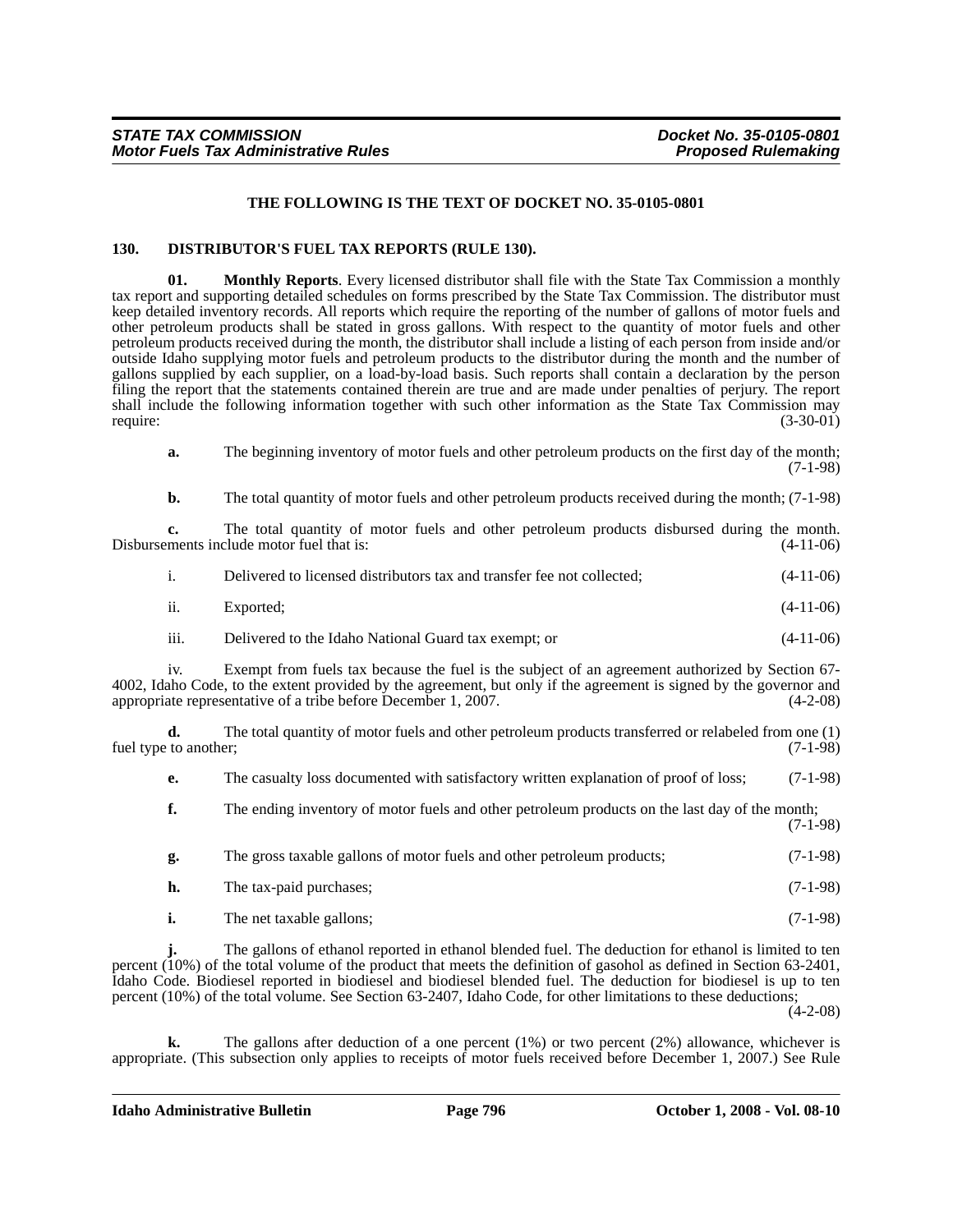| <u>UIAIL IAA UUMMUUUN</u>                   | <b>DUCKEL NU. 33-0 TUS-000 T</b> |  |  |
|---------------------------------------------|----------------------------------|--|--|
| <b>Motor Fuels Tax Administrative Rules</b> | <b>Proposed Rulemaking</b>       |  |  |
| 140 of these rules:                         | $(4-2-08)$                       |  |  |

**l.** The gallons after deduction of a two percent (2%) allowance. (This subsection only applies to receipts of motor fuels received on and after December 1, 2007.) See Rule 140 of these rules; (4-2-08)

**m.** The tax computation; (7-1-98)

**n.** The bad debt amounts, refer to Rule 140 of these rules (This section only applies to debt from fuels taxes that have been written off for income tax purposes in the distributor's records before December 1, 2007.); (4-2-08)

- **o.** The gaseous fuels permit fees; and  $(4-11-06)$
- **p.** The net tax due. (4-11-06)

**02. Report Due and Payment Required**. The report shall be due on or before the last day of the month following the month to which the report relates. Supporting detailed schedules required by the State Tax Commission must accompany the report, together with all documentation and the payment of any tax, transfer fee, annual gaseous fuels permit fees, penalty or interest due. See Rule 010 of these rules relating to method of payment and requirement for payments of one hundred thousand dollars (\$100,000) or more.  $(7, 1, 99)$ and requirement for payments of one hundred thousand dollars (\$100,000) or more.

**03. Machine Tabulated Data**. Machine tabulated data will be accepted in lieu of detailed schedules on State Tax Commission provided forms but only if the data is in the same format as shown on the required schedules. Before any other format may be used, the distributor must make a written request to the State Tax Commission with a copy of the format and must be granted written authorization to use that format. (7-1-98)

**04. Supplemental Reports**. In addition to the monthly report, a supplemental report may be filed in those cases involving additional shipments of motor fuels and other petroleum products to the distributor. The supplemental report may be filed only when the distributor is diligent in reporting shipments in the monthly report. Only shipments received within the last five (5) days of the month may be reported in a supplemental report. Shipments received before that date will be subject to penalty if reported in the supplemental report. If a supplemental report is filed, the State Tax Commission will impose interest, but the report will not be subject to penalty. The supplemental report must be postmarked on or before the tenth day of the month following the month in which a report from which shipments were omitted was due. (7-1-98)

**05. Timely Reporting**. Any petroleum product shipments that are:  $(7-1-98)$ 

**a.** Reported on a timely supplemental report shall be subject to interest but are not subject to penalty. (7-1-98)

**b.** Not reported on a timely monthly or supplemental report shall be subject to interest and may be subject to penalty. (7-1-99)

**06. Motor Fuels Receipts**. All gasoline, *gasohol* ethanol blended fuels, aircraft engine fuel, biodiesel, biodiesel blends, and undyed diesel fuel or other special fuels received by a distributor are subject to the fuels tax and transfer fee. All receipts of dyed diesel fuel and other petroleum products that are not subject to the special fuels tax are subject to the transfer fee. The special fuels tax is not imposed on gaseous fuels when the fuels are received. Refer to Rule 105 of these rules for the taxation and reporting of gaseous fuels used in motor vehicles. *(3-30-01)*( )

# **131. -- 134. (RESERVED).**

#### **135. ALTERNATE REPORTING FOR PERSONS WHO PRODUCE MOTOR FUELS OR IMPORT MOTOR FUELS INTO IDAHO ONLY FOR USE IN THEIR OWN AIRCRAFT, MOTOR VEHICLES, AND EQUIPMENT***.* **(RULE 135***.***).**

**01. In General**. The state of Idaho imposes an excise tax on all motor fuel and transfer fee on all petroleum and petroleum products, received in Idaho. See Rule 510 of these rules for the definition of petroleum and